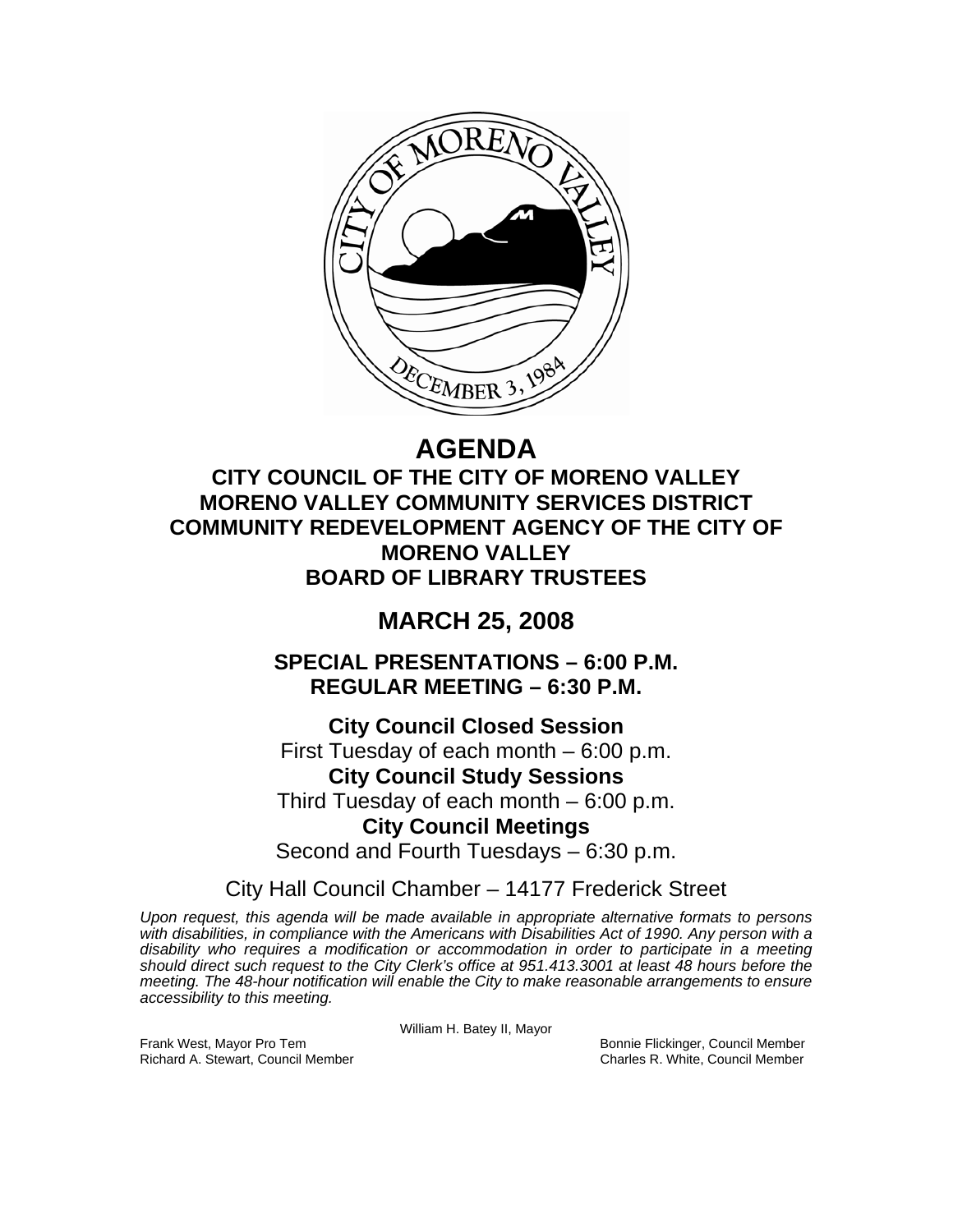#### **AGENDA CITY COUNCIL OF THE CITY OF MORENO VALLEY MARCH 25, 2008**

## **CALL TO ORDER**

## SPECIAL PRESENTATIONS – 6:00 p.m.

- 1. Proclamation Recognizing Riverside County Regional Medical Center's 10 Years of Operation in Moreno Valley (CC)
- 2. Rancho Verde High School Boys Basketball 2007 08, CIF Division 2A Championship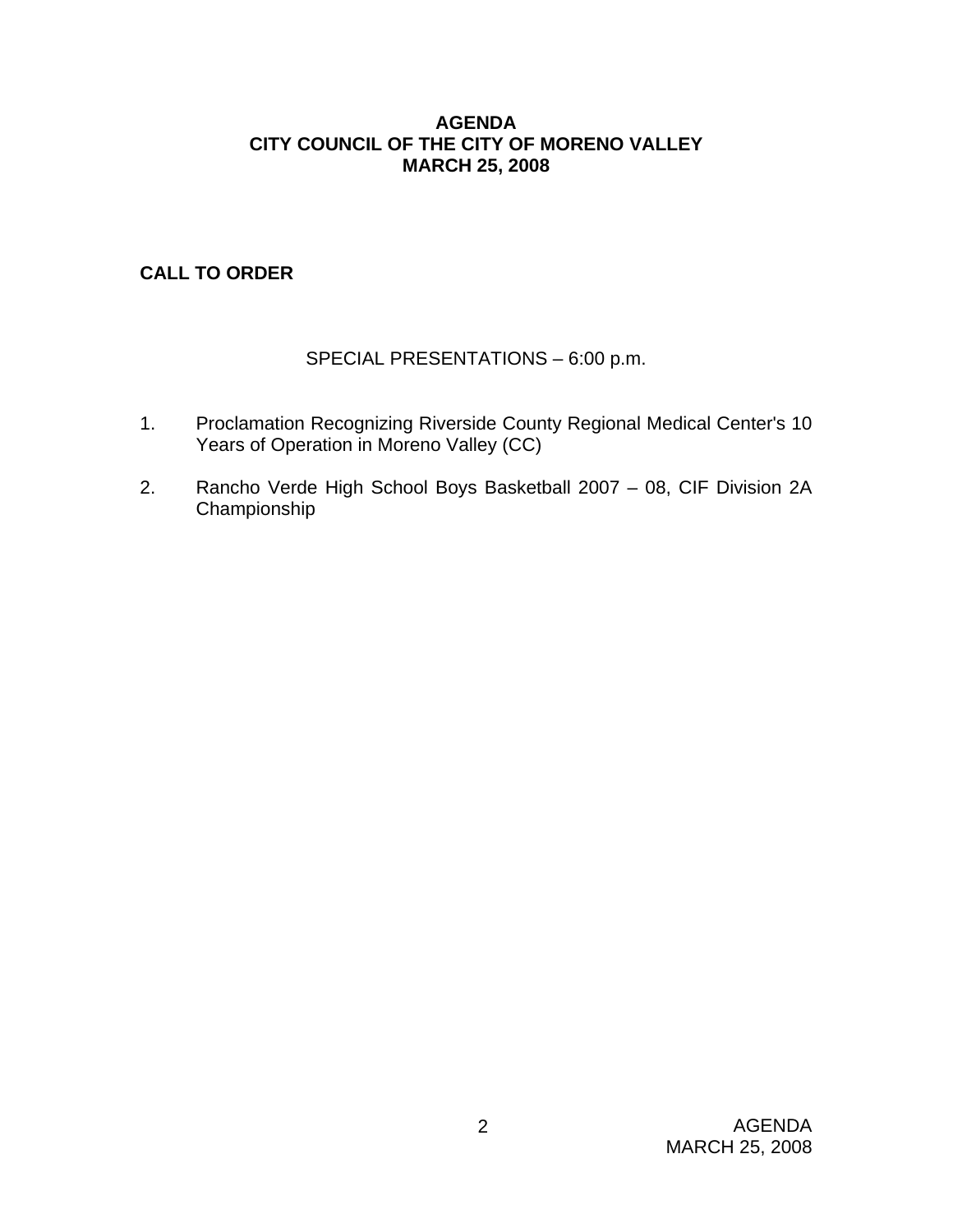#### **AGENDA JOINT MEETING OF THE CITY COUNCIL OF THE CITY OF MORENO VALLEY MORENO VALLEY COMMUNITY SERVICES DISTRICT COMMUNITY REDEVELOPMENT AGENCY OF THE CITY OF MORENO VALLEY, AND THE BOARD OF LIBRARY TRUSTEES**

#### **REGULAR MEETING - 6:30 P.M. MARCH 25, 2008**

**CALL TO ORDER** (Joint Meeting of the City Council, Community Services District, Community Redevelopment Agency, and the Board of Library Trustees actions taken at the Joint Meeting are those of the Agency indicated on each Agenda item)

### **PLEDGE OF ALLEGIANCE**

**INVOCATION** – Pastor Mark Orellana, Victory Outreach Church

#### **ROLL CALL**

#### **INTRODUCTIONS**

PUBLIC COMMENTS **ON MATTERS ON THE AGENDA** WILL BE TAKEN UP AS THE ITEM IS CALLED FOR BUSINESS, BETWEEN STAFF'S REPORT AND CITY COUNCIL DELIBERATION (SPEAKER SLIPS MAY BE TURNED IN UNTIL THE ITEM IS CALLED FOR BUSINESS.)

PUBLIC COMMENTS **ON MATTERS NOT ON THE AGENDA** UNDER THE JURISDICTION OF THE CITY COUNCIL WILL BE HEARD PRIOR TO CITY COUNCIL REPORTS AND CLOSING COMMENTS. IN THE EVENT THAT THE AGENDA ITEM FOR SUCH PUBLIC COMMENTS HAS NOT BEEN CALLED BY 9:00 P.M., IT SHALL BE CALLED AS THE NEXT ITEM OF BUSINESS FOLLOWING THE CONCLUSION OF ANY ITEM BEING HEARD AT 9:00 P.M. Those wishing to speak should submit a BLUE speaker slip to the Bailiff. There is a three-minute limit per person. All remarks and questions shall be addressed to the presiding officer or to the City Council and not to any individual Council member, staff member or other person.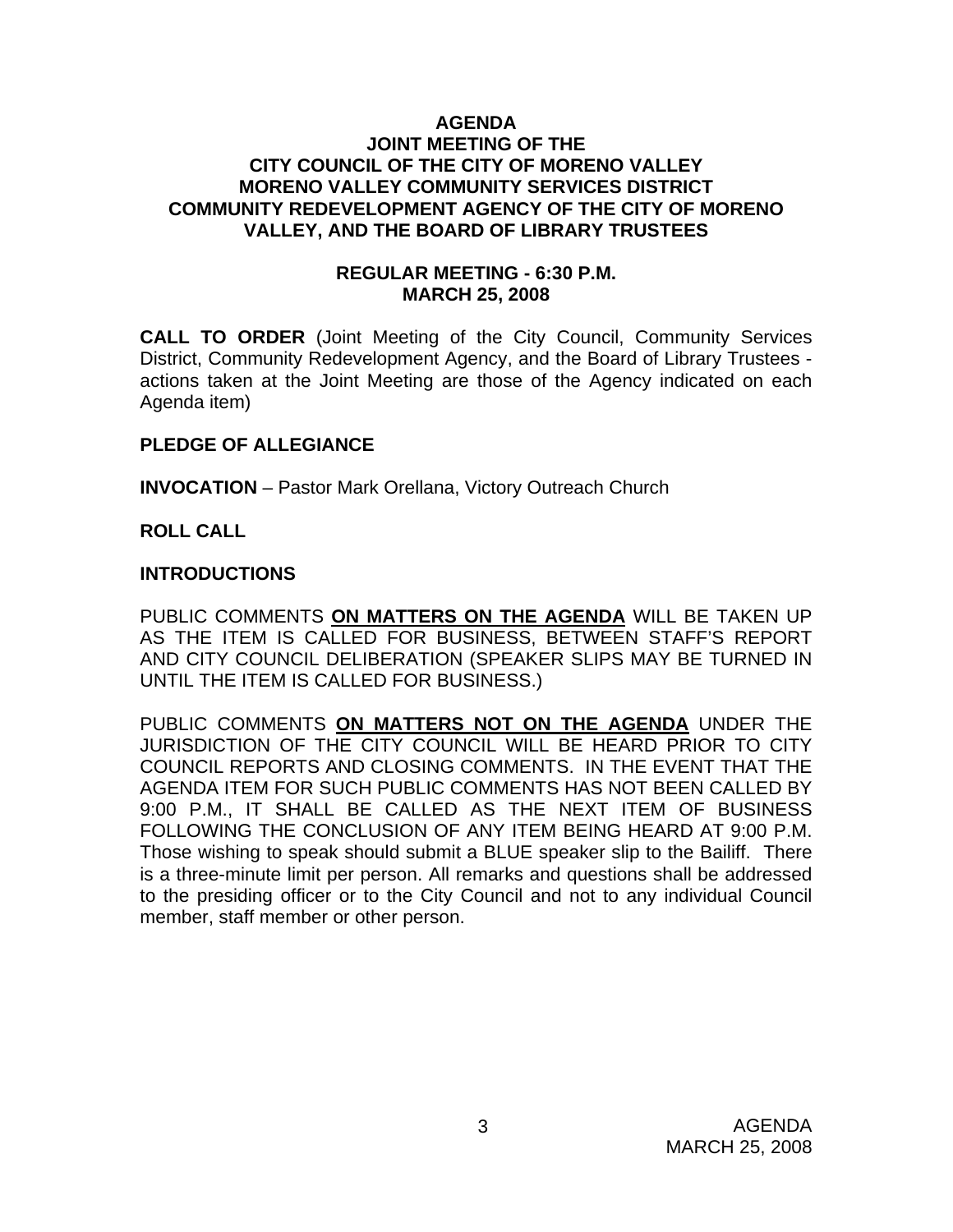## **JOINT CONSENT CALENDARS (SECTIONS A-D)**

All items listed under the Consent Calendars, Sections A, B, C, and D are considered to be routine and non-controversial, and may be enacted by one motion unless a member of the Council, Community Services District, Redevelopment Agency or the Board of Library Trustees requests that an item be removed for separate action. The motion to adopt the Consent Calendars is deemed to be a separate motion by each Agency and shall be so recorded by the City Clerk. Items withdrawn for report or discussion will be heard after public hearing items.

## **A. CONSENT CALENDAR** - **CITY COUNCIL**

- A1. ORDINANCES READING BY TITLE ONLY **Recommendation:** Waive reading of all Ordinances.
- A2. MINUTES REGULAR MEETING OF MARCH 11, 2008 (Report of: City Clerk's Department)

**Recommendation:** Approve as submitted.

A3. 2008 LEGISLATIVE UPDATE (Report of: Assistant City Manager)

**Recommendation:** Receive and file the informational report.

A4. FOURTH AMENDMENT TO AGREEMENT FOR PROFESSIONAL CONSULTANT SERVICES WITH NORRIS-REPKE, INC. - CIVIL ENGINEERING PROJECT MANAGEMENT SERVICES (Report of: Public Works Department)

- 1. Approve the "Fourth Amendment to Agreement for Professional Consultant Services" with Norris-Repke, Inc. (Norris-Repke), 400 N. Tustin Avenue, Suite 230, Santa Ana, CA 92705, to provide Professional Consultant Services;
- 2. Authorize the City Manager to execute the "Fourth Amendment to Agreement for Professional Consultant Services" with Norris-Repke; and
- 3. Authorize a Purchase Order to Norris-Repke in the amount of \$250,000.00 when the "Fourth Amendment to Agreement for Professional Consultant Services" has been signed by all parties.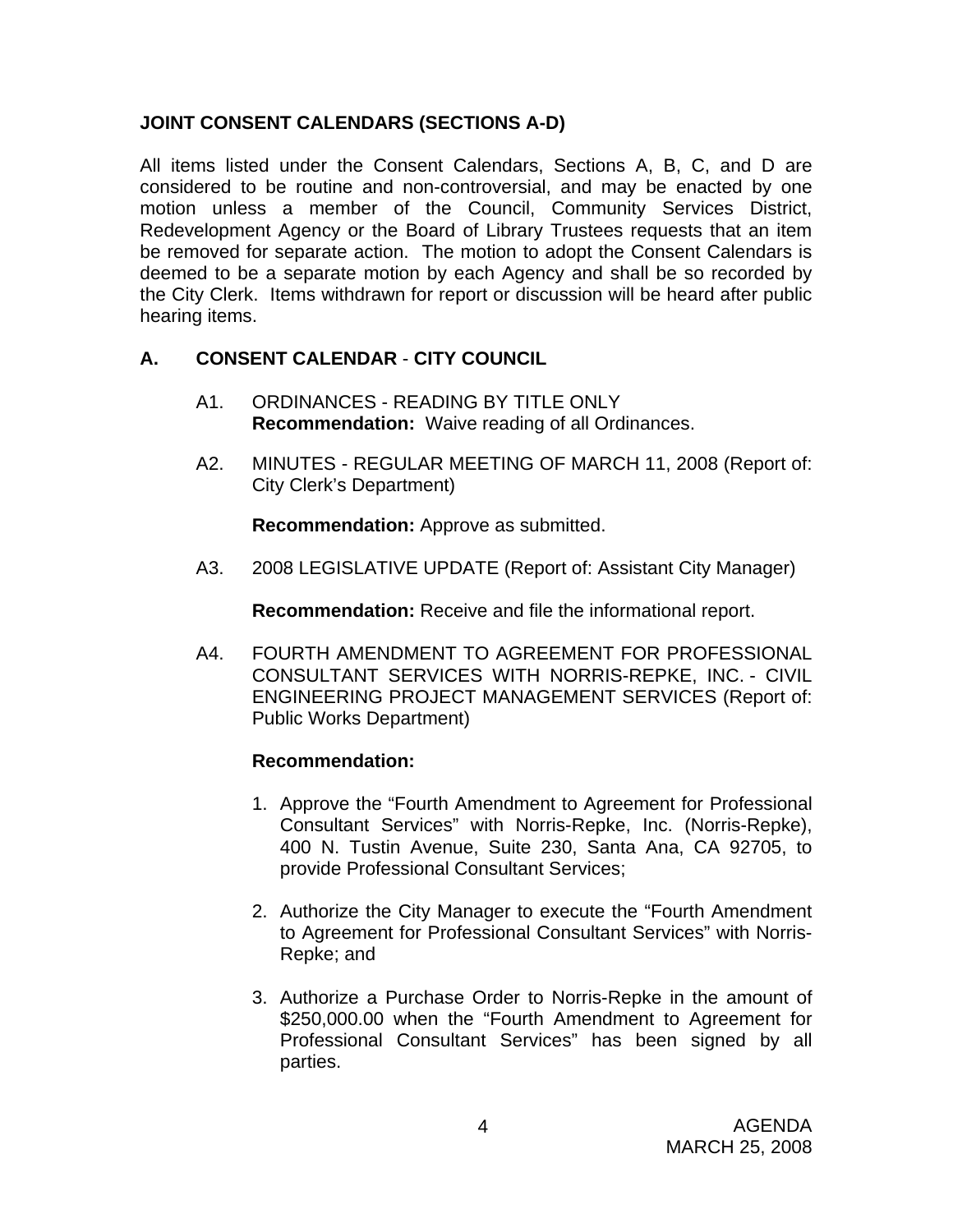A5. NOTICE OF COMPLETION AND ACCEPTANCE OF IRONWOOD AVENUE STREET IMPROVEMENTS PIGEON PASS ROAD TO GRAHAM STREET - PROJECT NO. 05-12567423 (Report of: Public Works Department)

#### **Recommendation:**

- 1. Ratify Contract Change Order No. 1 (Final) for Ironwood Avenue Street Improvements Pigeon Pass Road to Graham Street (Project No. 05-12567423);
- 2. Accept the work as complete for Ironwood Avenue Street Improvements Pigeon Pass Road to Graham Street, constructed by Sully-Miller Contracting Company, 1100 E. Orangethorpe Avenue, Anaheim, CA 92801;
- 3. Direct the City Clerk to record the Notice of Completion within ten (10) calendar days at the office of the County Recorder of Riverside County, as required by Section 3093 of the California Civil Code;
- 4. Authorize the Director of Finance to release the retention to Sully-Miller Contracting Company thirty-five (35) calendar days after the date of recordation of the Notice of Completion, if no claims are filed against the project; and
- 5. Accept the improvements into the City's maintained road system.
- A6. NOTICE OF COMPLETION AND ACCEPTANCE OF THE TRAFFIC SIGNAL IMPROVEMENTS AT DAY STREET AND DRACAEA AVENUE - PROJECT NO. 06-41779025 (Report of: Public Works Department)

- 1. Ratify Contract Change Order No. 1 (Final) for the Traffic Signal Improvements at Day Street and Dracaea Avenue;
- 2. Accept the work as complete for the Traffic Signal Improvements at Day Street and Dracaea Avenue, constructed by New West Signal, 14055 Foothill Blvd, Fontana, CA 92335;
- 3. Direct the City Clerk to record the Notice of Completion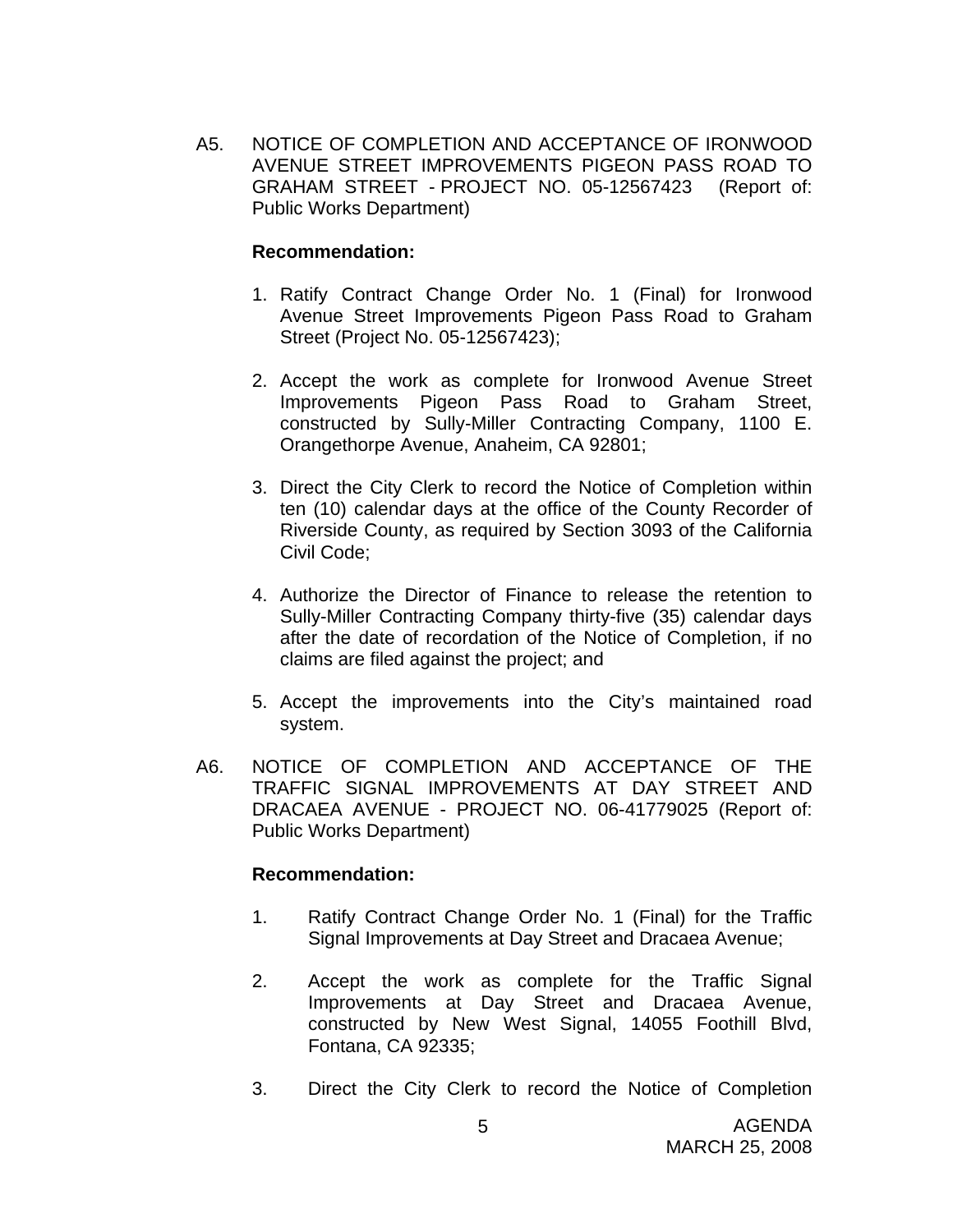within ten (10) calendar days at the office of the County Recorder of Riverside County, as required by Section 3093 of the California Civil Code;

- 4. Authorize the Director of Finance to release the retention to New West Signal thirty-five (35) calendar days after the date of recordation of the Notice of Completion, if no claims are filed against the project; and
- 5. Accept the improvements into the City's maintained road system.
- A7. THIRD AMENDMENT TO AGREEMENT FOR PROFESSIONAL CONSULTANT SERVICES WITH SA ASSOCIATES (Report of: Public Works Department)

#### **Recommendation:**

- 1. Approve the "Third Amendment to Agreement for Professional Consultant Services" with SA Associates, 1130 W. Huntington Drive, Unit 12, Arcadia, CA 91007, to provide Professional Consultant Services on various budgeted projects of the Capital Projects Division;
- 2. Authorize the City Manager to execute said "Third Amendment to Agreement for Professional Consultant Services" with SA Associates; and
- 3. Authorize an increase in the Purchase Order to SA Associates in the amount of \$250,000.00, when the "Third Amendment to Agreement for Professional Consultant Services" has been signed by all parties.
- A8. AUTHORIZATION TO AWARD THE CONSTRUCTION CONTRACT FOR HEACOCK STREET FROM GENTIAN AVENUE TO POPPYSTONE DRIVE AND FREDERICK STREET - PIGEON PASS ROAD FROM SUNNYMEAD BOULEVARD TO HEMLOCK AVENUE REHABILITATION - PROJECT NO. 06-12567425(Report of: Public Works Department)

#### **Recommendation:**

1. Award the construction contract for Heacock Street from Gentian Avenue to Poppystone Drive and Frederick Street – Pigeon Pass Road from Sunnymead Boulevard to Hemlock Avenue Rehabilitation to All American Asphalt, P.O. Box 2229,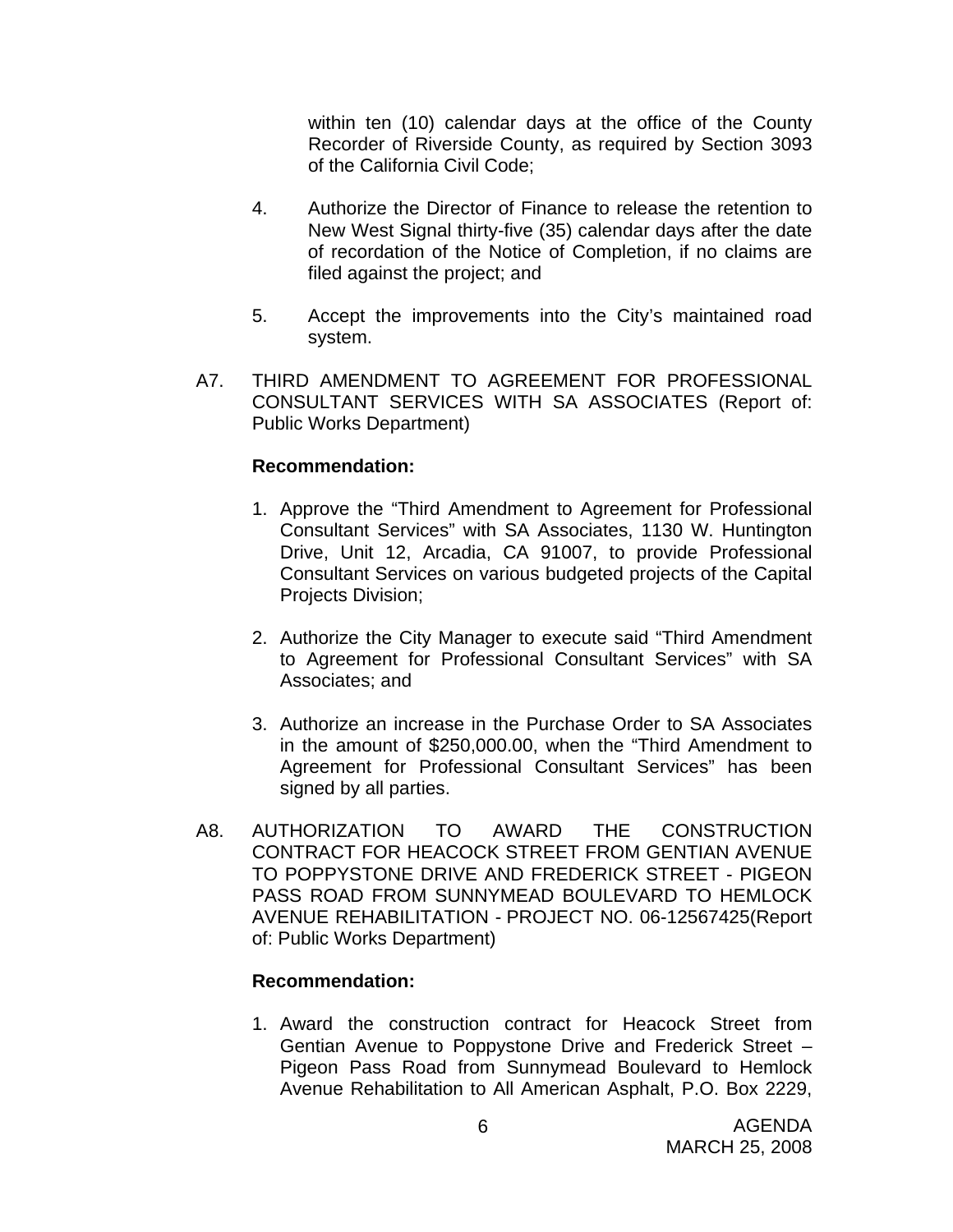Corona, CA 92878, the lowest responsible bidder;

- 2. Authorize the City Manager to execute a contract with All American Asphalt;
- 3. Authorize the issuance of a Purchase Order for All American Asphalt, in the amount of \$1,546,750.00 (the bid amount plus 15% contingency) when the contract has been signed by all parties;
- 4. Authorize the City Engineer to execute any subsequent change orders to the contract with All American Asphalt, up to, but not exceeding, the Purchase Order contingency amount of \$201,750, subject to the approval of the City Attorney; and
- 5. Authorize the closure of Sunnymead Boulevard at Frederick Street and the east-bound off-ramp to Sunnymead Boulevard from Friday night to Monday morning for expedited pavement reconstruction for no more than two consecutive weekends.
- A9. PARCEL MAP 32174 REDUCE FAITHFUL PERFORMANCE BOND AND ADOPT THE RESOLUTION AUTHORIZING ACCEPTANCE OF THE PUBLIC IMPROVEMENTS AS COMPLETE AND ACCEPTING THE PORTION OF HEACOCK STREET ASSOCIATED WITH THE PROJECT INTO THE CITY'S MAINTAINED STREET SYSTEM , DEVELOPER – HEACOCK COTTONWOOD III LIMITED PARTNERSHIP, PALM DESERT, CA 92261 (Report of: Public Works Department)

#### **Recommendation:**

1. Adopt Resolution No. 2008-28 authorizing the acceptance of the public improvements for Parcel Map 32174 as complete and accepting the portion of Heacock Street associated with the project into the City's maintained street system; and

#### Resolution No. 2008-28

A Resolution of the City Council of the City of Moreno Valley, California, Authorizing the Acceptance of the Public Improvements as Complete within Parcel Map 32174, and Accepting the Portion of Heacock Street Associated with the Project into the City's Maintained Street System

2. Authorize the City Engineer to execute the 90% reduction to the Faithful Performance Bond, exonerate the Material and Labor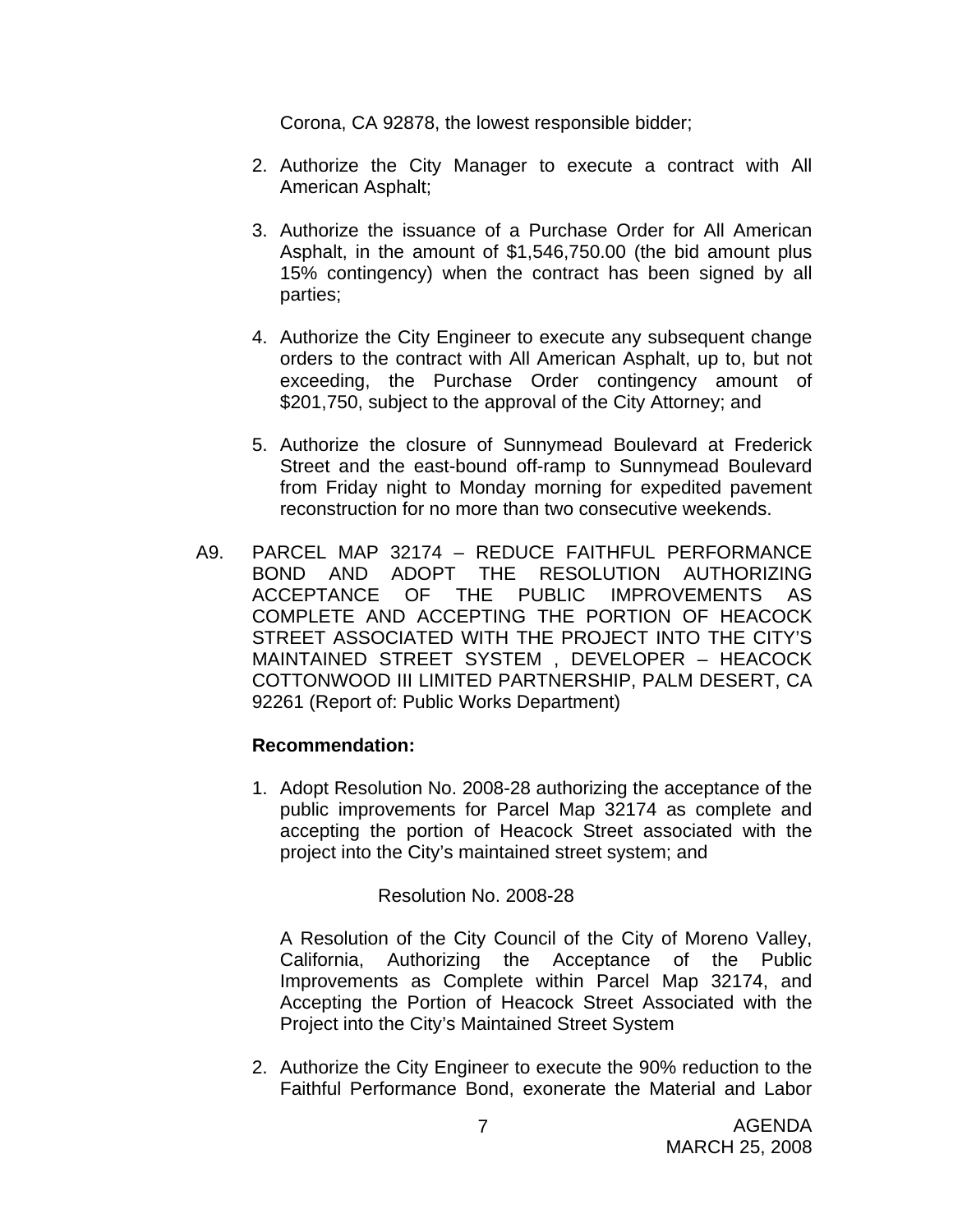Bond in 90 days if there are no stop notices or liens on file with the City Clerk, and exonerate the final 10% of the Faithful Performance Bond in one year when all clearances are received.

 A10. RESOLUTION NO. 2008-29, APPROVE AND AUTHORIZE EXECUTION OF PROGRAM SUPPLEMENT AGREEMENT NO. N023 FOR FEDERAL-AID PROJECT NO. STPL-5441 (043), HEACOCK STREET FROM GENTIAN AVENUE TO POPPYSTONE DRIVE AND FREDERICK STREET-PIGEON PASS ROAD FROM SUNNYMEAD BOULEVARD TO HEMLOCK AVENUE REHABILITATION - PROJECT NO. 06-12567425 (Report of: Public Works Department)

#### **Recommendation:**

1. Adopt the proposed Resolution and approve and authorize execution of Program Supplement Agreement No. N023 for Federal-Aid Project No. STPL-5441 (043), Heacock Street from Gentian Avenue to Poppystone Drive and Frederick Street – Pigeon Pass Road from Sunnymead Boulevard to Hemlock Avenue Rehabilitation; and

#### Resolution No. 2008-29

A Resolution of the City Council of the City of Moreno Valley, California, Approving and Authorizing Execution of Program Supplement Agreement No. N023, Between the State of California, Acting by and through the Department of Transportation, and the City of Moreno Valley, for Federal-Aid Project No. STPL-5441 (043)

- 2. Authorize the Public Works Director/City Engineer to execute Program Supplement Agreement No. N023 for Federal-Aid Project No. STPL-5441 (043), Heacock Street from Gentian Avenue to Poppystone Drive and Frederick Street - Pigeon Pass from Sunnymead Boulevard to Hemlock Avenue Rehabilitation.
- A11. TRACT 29920-1 PARTIALLY REDUCE FAITHFUL PERFORMANCE SECURITY AND ACCEPT THE PARTIAL PUBLIC IMPROVEMENTS AS COMPLETE, DEVELOPER – CHT INVESTMENT, LLC, C/O MV HOMES, LLC, NEWPORT BEACH, CA 92660 (Report of: Public Works Department)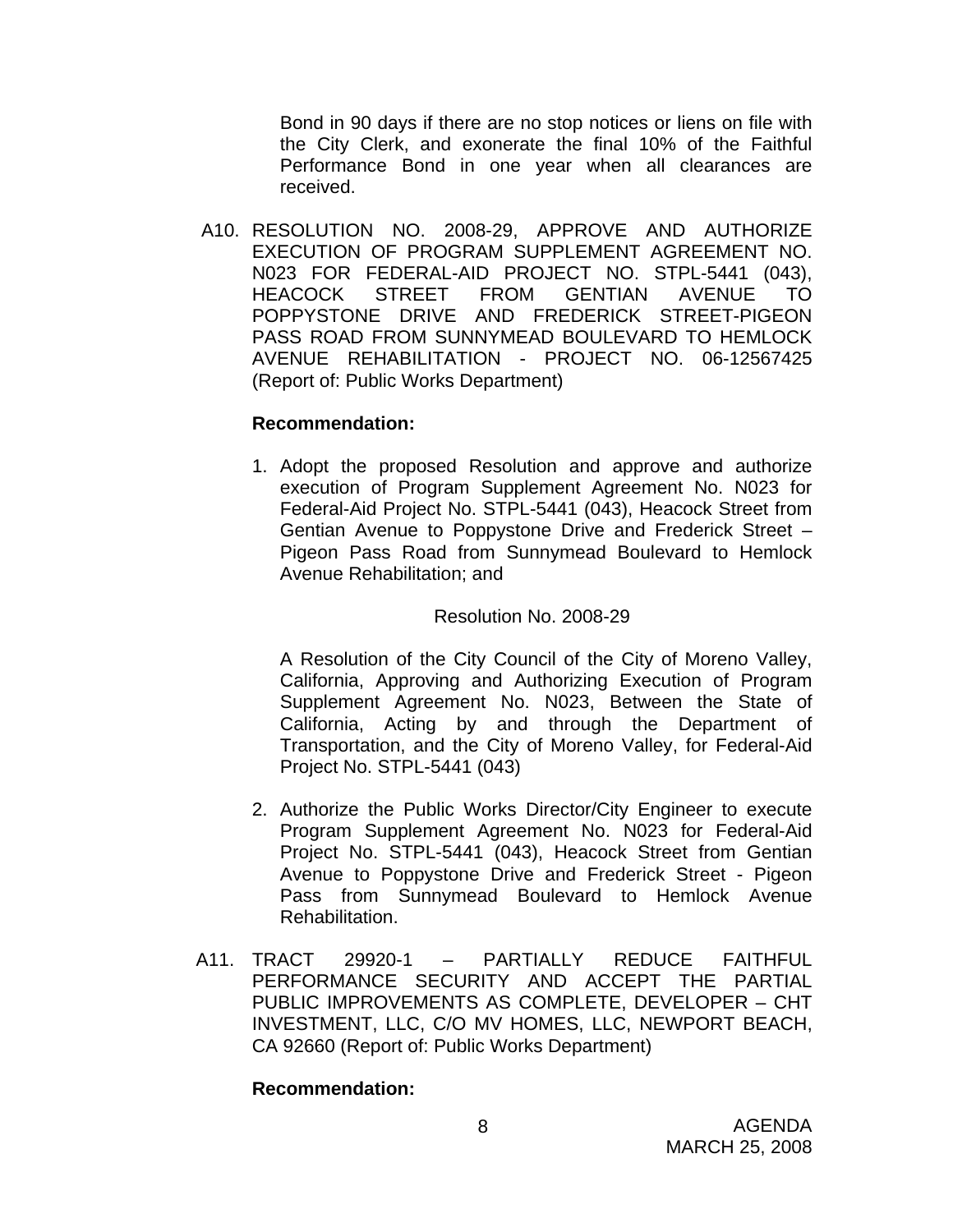- 1. Accept the partial Public Improvements, as complete, but not into the City's maintained street system; and
- 2. Authorize the Public Works Director/City Engineer to execute the partial reduction to the amount of the Faithful Performance security.
- A12. TRACT MAP 32210 REDUCE FAITHFUL PERFORMANCE BOND AND ADOPT THE RESOLUTION AUTHORIZING ACCEPTANCE OF THE PUBLIC IMPROVEMENTS AS COMPLETE AND ACCEPTING SHUNING COURT AND THE PORTIONS OF TARANO LANE, TAURUS LANE, AND ANGELLA WAY ASSOCIATED WITH THE PROJECT INTO THE CITY'S MAINTAINED STREET SYSTEM, DEVELOPER – H&L HOMES CORPORATION, LA VERNE, CA 91750 (Report of: Public Works Department)

#### **Recommendation:**

1. Adopt Resolution No. 2008-30 authorizing the acceptance of the public improvements for Tract Map 32210 as complete and accepting Shuning Court and the portions of Tarano Lane, Taurus Lane, and Angella Way associated with the project into the City's maintained street system; and

Resolution No. 2008-30

A Resolution of the City Council of the City of Moreno Valley, California, Authorizing the Acceptance of the Public Improvements as Complete within Tract Map 32210, and Accepting the Portions of Tarano Lane, Taurus Lane, and Angella Way Associated with the Project into the City's Maintained Street System

- 2. Authorize the City Engineer to execute the 90% reduction to the Faithful Performance Bond, exonerate the Material and Labor Bond in 90 days if there are no stop notices or liens on file with the City Clerk, and exonerate the final 10% of the Faithful Performance Bond in one year when all clearances are received.
- A13. TRACT MAP 31591 TRAFFIC SIGNAL REDUCE FAITHFUL PERFORMANCE BOND AND ADOPT THE RESOLUTION AUTHORIZING ACCEPTANCE OF THE PUBLIC IMPROVEMENTS AS COMPLETE AND ACCEPTING THE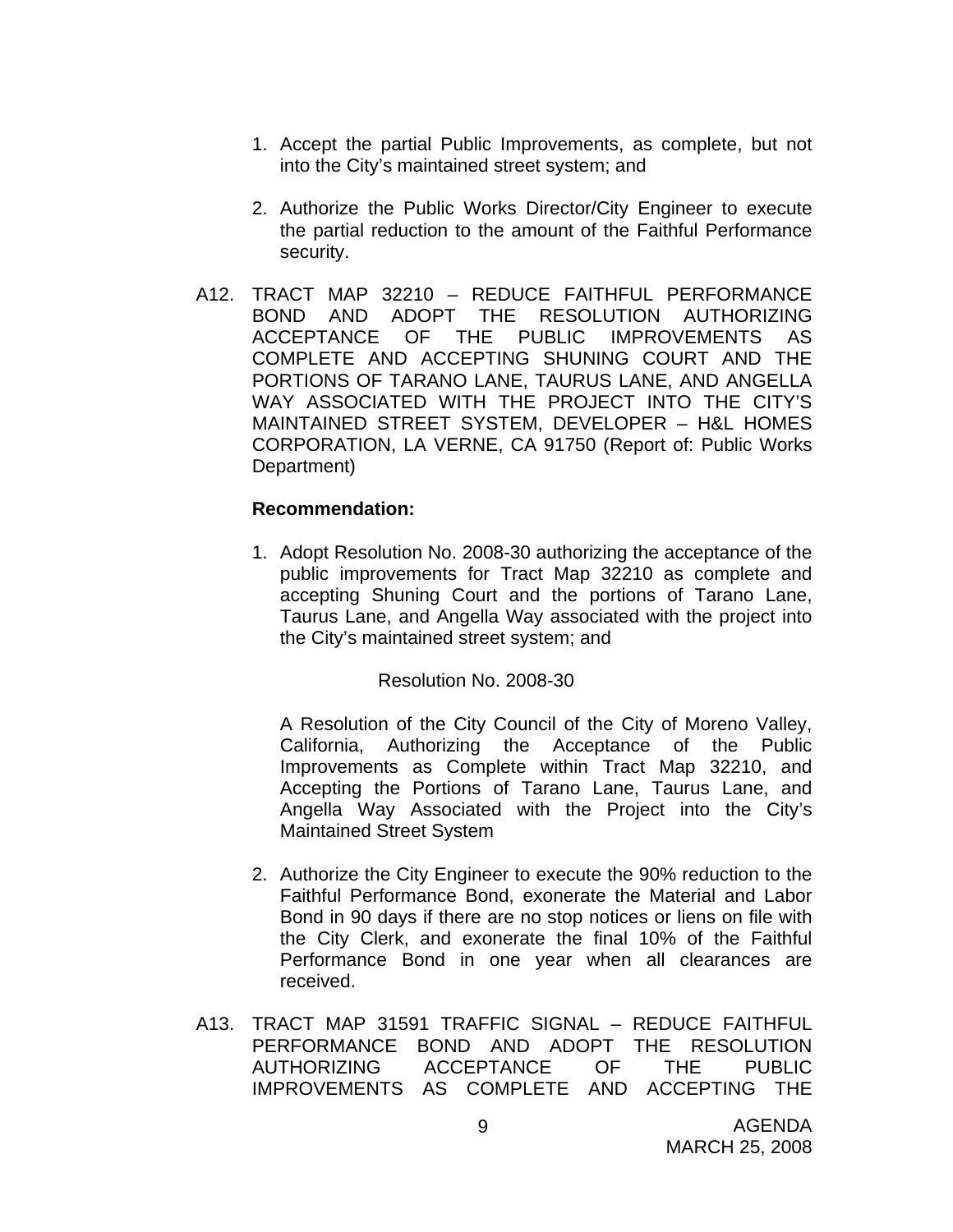TRAFFIC SIGNAL AT MORRISON STREET AND EUCALYPTUS AVENUE INTO THE CITY'S MAINTAINED STREET SYSTEM, DEVELOPER – MVGH 2004, LLC, IRVINE, CA 92614 (Report of: Public Works Department)

#### **Recommendation:**

1. Adopt Resolution No. 2008-31 authorizing the acceptance of the public improvements for Tract Map 31591 Traffic Signal as complete and accepting the Traffic Signal at Morrison Street and Eucalyptus Avenue into the City's maintained street system; and

### Resolution No. 2008-31

A Resolution of the City Council of the City of Moreno Valley, California, Authorizing the Acceptance of the Public Improvements as Complete within Tract Map 31591 Traffic Signal, and Accepting the Portions of Morrison Street and Eucalyptus Associated with the Project into the City's Maintained Street System

- 2. Authorize the City Engineer to execute the 90% reduction to the Faithful Performance Bond, exonerate the Material and Labor Bond in 90 days if there are no stop notices or liens on file with the City Clerk, and exonerate the final 10% of the Faithful Performance Bond in one year when all clearances are received.
- A14. THIRD AMENDMENT TO THE ACQUISITION/FINANCING AGREEMENT FOR COMMUNITY FACILITIES DISTRICT NO. 4 – INFRASTRUCTURE (Report of: Public Works Department)

**Recommendation:** Approve and adopt Resolution No. 2008-32; a Resolution of the City Council of the City of Moreno Valley, California, approving the form of the Third Amendment to the Acquisition/Financing Agreement for Community Facilities District No. 4 – Infrastructure (CFD No. 4-I).

Resolution No. 2008-32

 A Resolution of the City Council of the City of Moreno Valley, California, Approving the Form of the Third Amendment to the Acquisition/Financing Agreement for Community Facilities District No. 4 - Infrastructure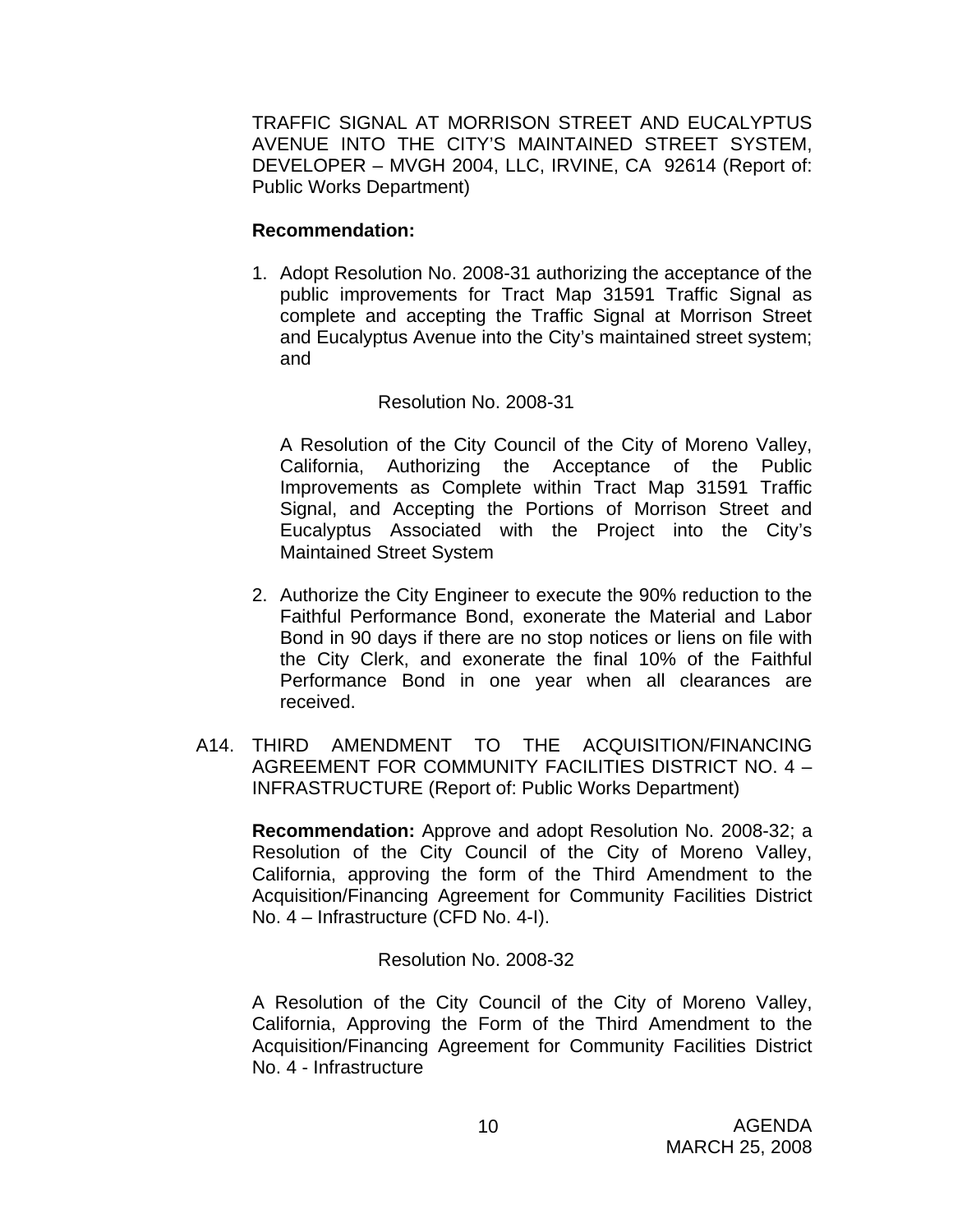A15. AMENDED AND RESTATED AFFORDABLE HOUSING AGREEMENT BETWEEN ONE MORENO VALLEY 240, LP AND THE COMMUNITY REDEVELOPMENT AGENCY OF THE CITY OF MORENO VALLEY FOR THE OAKWOOD APARTMENTS (Report of: Economic Development Department) **(Also listed as Item C3)** 

#### **Recommendation:**

1. Adopt Resolution No. 2008-33 approving the Amended and Restated Affordable Housing Agreement between One Moreno Valley 240, LP and the Community Redevelopment Agency of the City of Moreno Valley for the Oakwood Apartments.

#### Resolution No. 2008-33

A Resolution of the City Council of the City of Moreno Valley Consenting to the Approval by the Community Redevelopment Agency of the City of Moreno Valley of an Amended and Restated Affordable Housing Agreement by and between the Agency and One Moreno Valley 240, L.P., A California Limited **Partnership** 

A16. APPROVAL OF THE 2008/2009 FISCAL YEAR STORM WATER PROTECTION PROGRAM BUDGET FOR COUNTY SERVICE AREA (CSA) 152 (Report of: Public Works Department)

#### **Recommendation:**

- 1. Approve the County Service Area (CSA) 152 Budget for FY 2008/2009 in the amount of \$540,494; and
- 2. Authorize the levy of CSA 152 Assessment at \$8.15 per Benefit Assessment Unit (BAU) for FY 2008/2009.
- A17. CITY COUNCIL REPORTS ON REGIONAL AND REIMBURSABLE ACTIVITIES (Report of: City Clerk's Department)

**Recommendation:** Receive and file the Reports on Reimbursable Activities for the period of March 5-18, 2008.

A18. CITY CO-SPONSORSHIP OF VICTIMS' RIGHTS MARCH (Report of: Assistant City Manager)

 **Recommendation:** Approve the City's Co-Sponsorship of National Crime Victims' Week as Observed and Coordinated by the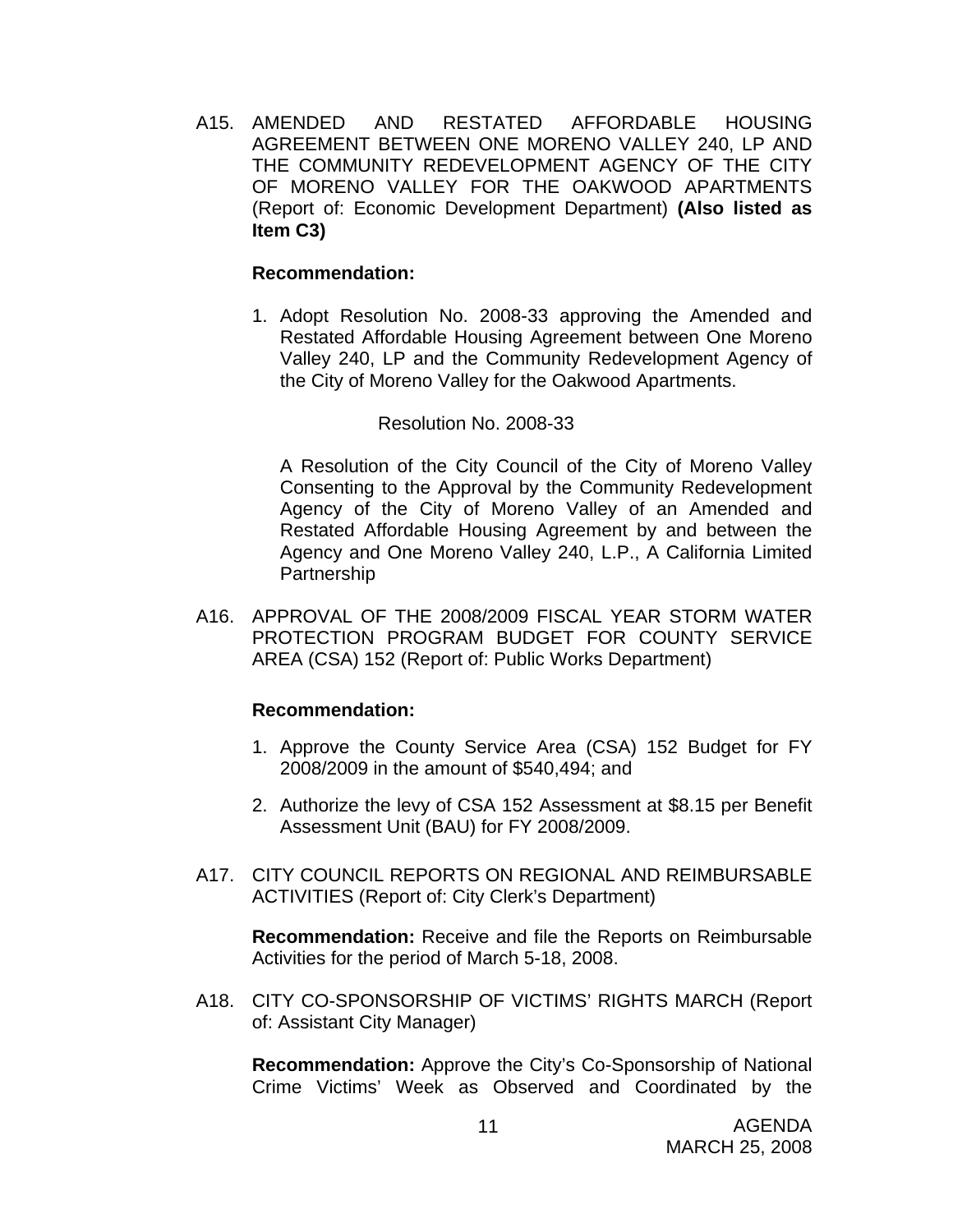Riverside County District Attorney's Office.

## **B. CONSENT CALENDAR** - **COMMUNITY SERVICES DISTRICT**

- B1. ORDINANCES READING BY TITLE ONLY Recommendation: Waive reading of all Ordinances.
- B2. MINUTES REGULAR MEETING OF MARCH 11, 2008 (Report of: City Clerk's Department)

**Recommendation:** Approve as submitted.

B3. RECOMMENDATION TO ENTER INTO AN AGREEMENT WITH MAD SCIENCE GROUP AND NASA LANGLEY CENTER (Report of: Parks and Community Services)

**Recommendation:** Authorize the City Manager to finalize the terms of and execute an agreement with Mad Science and Langley Center to provide the physical science element covering the next two years for the S.T.A.R.S. (formerly ASES, After School Education and Safety Program) and direct the Finance Director to issue a purchase order in the amount of \$473,072, subject to the approval of the City Attorney as to the form of the Agreement.

## **C. CONSENT CALENDAR** - **COMMUNITY REDEVELOPMENT AGENCY**

- C1. ORDINANCES READING BY TITLE ONLY Recommendation: Waive reading of all Ordinances.
- C2. MINUTES REGULAR MEETING OF MARCH 11, 2008 (Report of: City Clerk's Department)*)*

**Recommendation:** Approve as submitted.

C3. AMENDED AND RESTATED AFFORDABLE HOUSING AGREEMENT BETWEEN ONE MORENO VALLEY 240, LP AND THE COMMUNITY REDEVELOPMENT AGENCY OF THE CITY OF MORENO VALLEY FOR THE OAKWOOD APARTMENTS (Report of: Economic Development Department) **(Also listed as Item A15)** 

#### **Recommendation:**

1. Adopt Resolution No. RDA 2008-05 approving the Amended and Restated Affordable Housing Agreement between One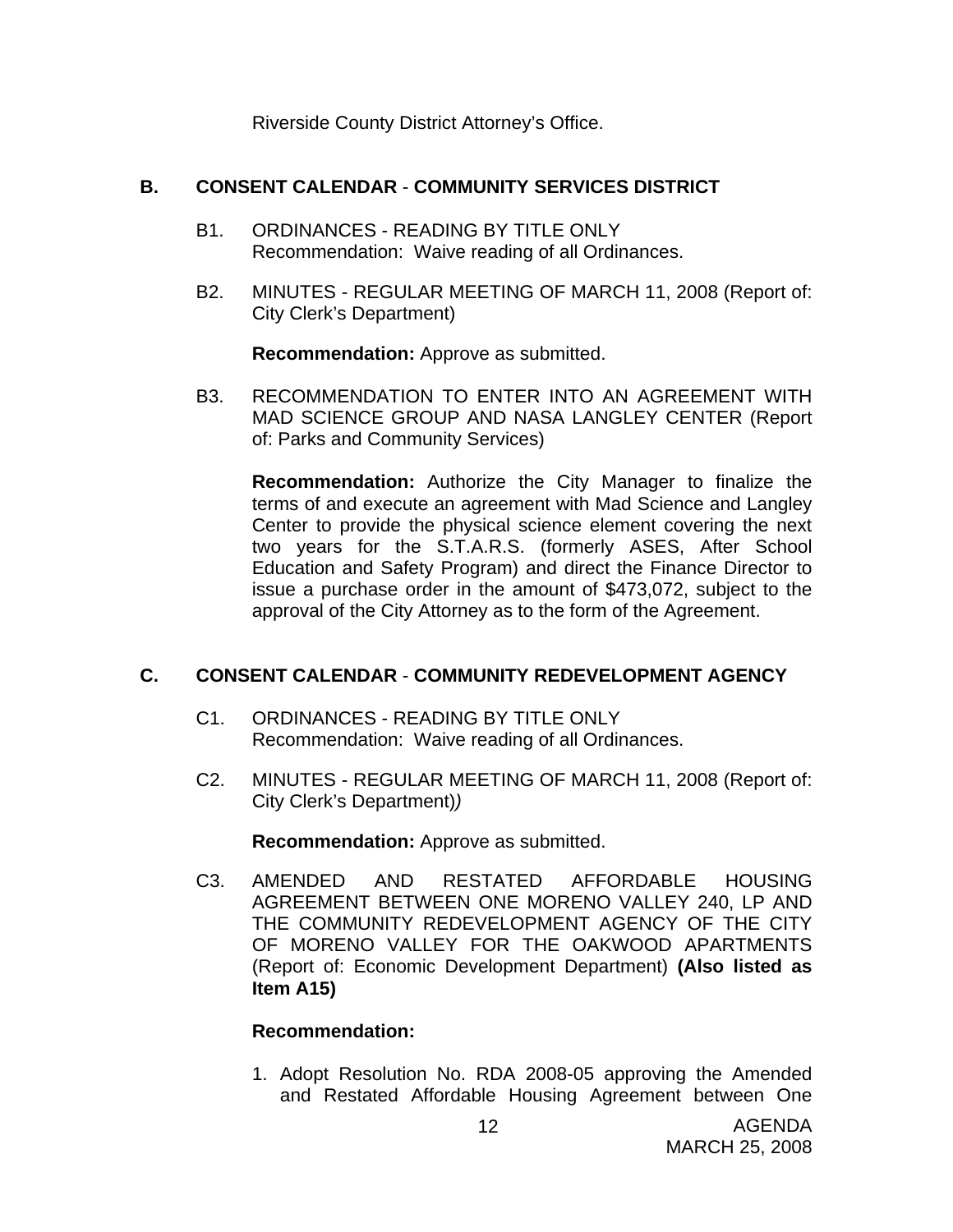Moreno Valley 240, LP and the Community Redevelopment Agency of the City of Moreno Valley for the Oakwood Apartments.

#### Resolution No. RDA 2008-05

A Resolution of the Community Redevelopment Agency of the City of Moreno Valley Approving an Amended and Restated Affordable Housing Agreement by and between the Agency and One Moreno Valley 240, L.P., a California Limited Partnership

## **D. CONSENT CALENDAR** - **BOARD OF LIBRARY TRUSTEES**

- D1. ORDINANCES READING BY TITLE ONLY Recommendation: Waive reading of all Ordinances.
- D2. MINUTES REGULAR MEETING OF MARCH 11, 2008 (Report of: City Clerk's Department)

**Recommendation:** Approve as submitted.

## **E. PUBLIC HEARINGS**

Questions or comments from the public on a Public Hearing matter are limited to five minutes per individual and must pertain to the subject under consideration.

 Those wishing to speak should complete and submit a GOLDENROD speaker slip to the Bailiff.

E1. COMMUNITY DEVELOPMENT BLOCK GRANT (CDBG) AND HOME FY 2008/09 PROPOSED PROJECTS (Report of: Economic Development Department)

- 1. Conduct a Public Hearing for the Community Development Block Grant (CDBG) and HOME Programs to allow the public an opportunity to comment on the proposed projects and programs, and
- 2. Review and select programs and projects for funding as part of the City's Annual Action Plan for FY 2008/09.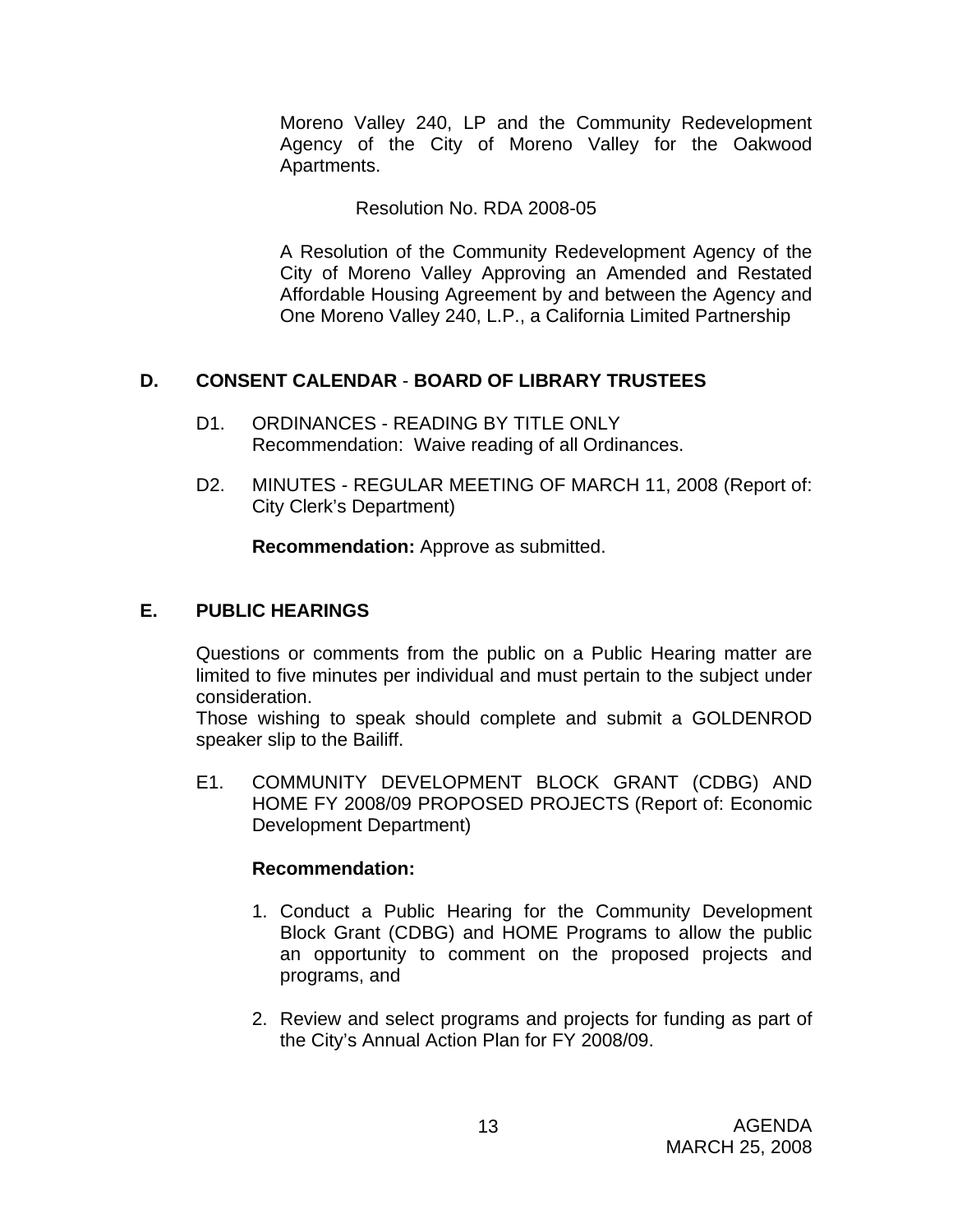## **F. ITEMS REMOVED FROM CONSENT CALENDARS FOR DISCUSSION OR SEPARATE ACTION**

## **G. REPORTS**

G1. ORDINANCE NO. 768, AN ORDINANCE OF THE CITY COUNCIL OF THE CITY OF MORENO VALLEY, CALIFORNIA, ADDING CHAPTER 11.10 TO TITLE 11 OF THE CITY OF MORENO VALLEY MUNICIPAL CODE PROHIBITING THE ESTABLISHMENT AND OPERATION OF MEDICAL MARIJUANA DISPENSARIES (CONTINUED FROM 2/12/08) (Report of: City Attorney's Office)

**Recommendation:** That the City Council introduce Ordinance No. 768, a permanent ordinance banning the establishment of medical marijuana dispensaries in the City of Moreno Valley.

Ordinance No. 768

An Ordinance of the City Council of the City of Moreno Valley, California, Adding Chapter 11.10 to Title 11 of the City of Moreno Valley Municipal Code Prohibiting the Establishment and Operation of Medical Marijuana Dispensaries

G2. PROPOSED REVISIONS TO PUBLIC NUISANCE AND PENALTY PROVISIONS OF THE MUNICIPAL CODE (Report of: Community Development Department)

**Recommendation:** That the City Council introduce Ordinance No. 772 amending the penalty provisions of Title 1 of the Municipal Code and the public nuisance provisions of Title 6 of the Municipal Code.

#### Ordinance No. 772

An Ordinance of the City Council of the City of Moreno Valley, California, Amending Chapter 1.01 of the City of Moreno Valley Municipal Code, Relating to General Penalities and Amending Chapter 6.04 of the Moreno Valley Municipal Code, Relating to Public Nuisances

AGENDA 14 G3. RESCISSION OF RESOLUTION NO. 2006-130, A RESOLUTION OF FINDINGS OF THE CITY COUNCIL OF THE CITY OF MORENO VALLEY, CALIFORNIA, REGARDING QUASI-JUDICIAL HEARING REGARDING AN APPEAL OF CITY MANAGER'S DECISION TO APPROVE A PASS-THROUGH PAYMENT TO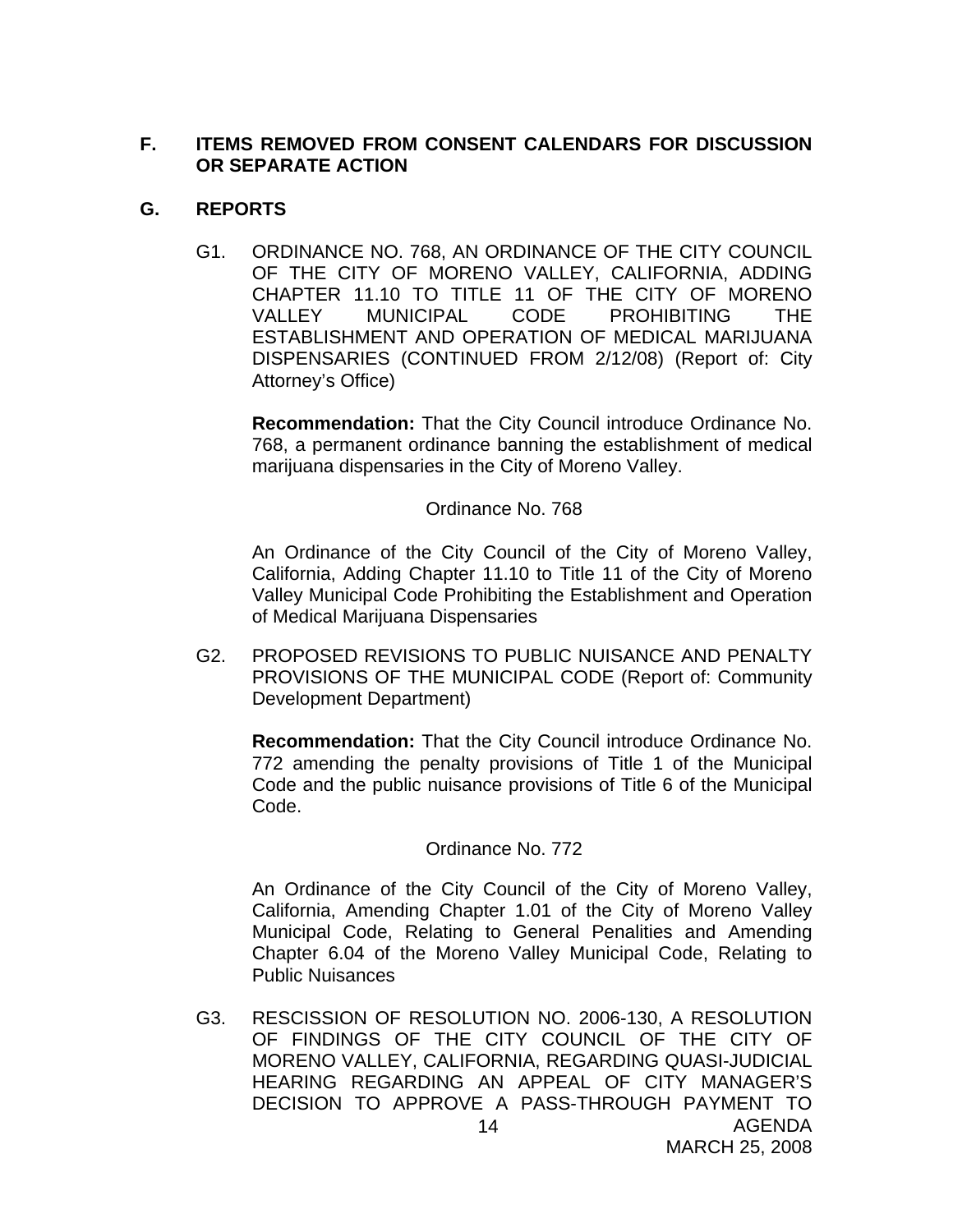RESIDENTS OF COUNTRY SQUIRE MOBILE ESTATES; AND, ADOPTION OF RESOLUTION CONTAINING THE CITY COUNCIL'S FINDINGS OF FACT, ANALYSIS, CONCLUSIONS, AND STATEMENT OF DECISION CONCERNING THE REQUESTED PASS-THROUGH COSTS OF THE CAPITAL REPLACEMENT TO THE RESIDENTS OF COUNTRY SQUIRE MOBILE ESTATES (CONTINUED FROM FEBRUARY 26, 2008) (Report of: City Attorney's Office)

#### **Recommendation:**

- 1. That the City Council rescind Resolution No. 2006-130, a Resolution of Findings of the City Council of the City of Moreno Valley, California, regarding quasi-judicial hearing regarding an appeal of City Manager's Decision to approve a pass-through payment to residents of Country Squire Mobile Estates; and
- 2. Staff recommends that the City Council, per the Order of the Riverside Superior Court, adopt Resolution No. 2008-21 containing the City Council's Findings of Fact, Analysis, Conclusions, and Statement of Decision concerning the requested pass-through costs of the capital replacement to the residents of Country Squire Mobile Estates.

Resolution No. 2008-21

A Resolution of the City Council of the City of Moreno Valley, California, Containing the City Council's Findings of Fact, Analysis, Conclusions, and Statement of Decision Concerning the Requested Pass Through Costs of the Capital Replacement to the Residents of Country Squire Mobile Estates

G4. PALM DESERT DEVELOPMENT COMPANY, INC. RANCHO DORADO APARTMENTS FINANCIAL ASSISTANCE REQUEST AND RESOLUTIONS FOR FINANCING APPLICATIONS (CONTINUED FROM MARCH 11, 2008) (Report of: Economic Development Department)

 **Recommendation:** Staff recommends that:

1. The Redevelopment Agency Board adopts Resolution RDA 2008-06, a resolution of the Community Redevelopment Agency of the City of Moreno Valley regarding assistance to the Rancho Dorado Apartments proposed by Palm Desert Development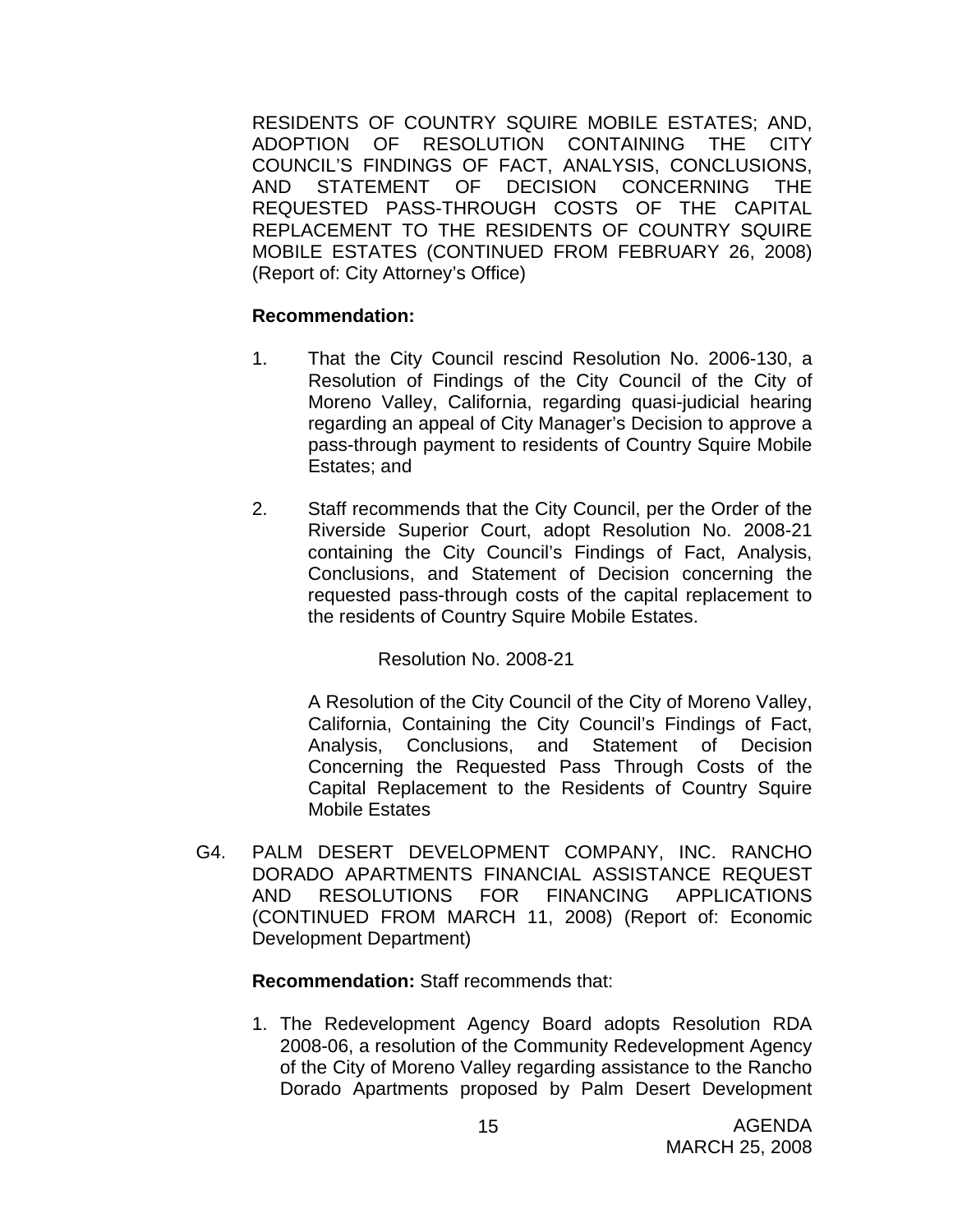Company, Inc.; and

Resolution No. RDA 2008-06

A Resolution of the Community Redevelopment Agency of the City of Moreno Valley Supporting the Rancho Dorado Apartments Housing Development and Affirming its Intention to Provide Assistance to MV Rancho Dorado Limited Partnership, a Subsidiary of Palm Desert Development Company, Inc.

2. The Redevelopment Agency Board adopts Resolution RDA 2008-07, a resolution of the Community Redevelopment Agency of the City of Moreno Valley regarding its intention to issue taxexempt obligations in connection with the construction of the Rancho Dorado Apartments.

Resolution No. RDA 2008-07

A Resolution of the Community Redevelopment Agency of the City of Moreno Valley Regarding its Intention to Issue Tax-Exempt Obligations

G5. CITY MANAGER'S REPORT (Informational Oral Presentation – not for Council action)

## **H. LEGISLATIVE ACTIONS**

ORDINANCES - 1ST READING AND INTRODUCTION - NONE

ORDINANCES - 2ND READING AND ADOPTION

H1. ORDINANCE NO. 770, AN ORDINANCE OF THE CITY COUNCIL OF THE CITY OF MORENO VALLEY, CALIFORNIA, APPROVING PA07-0119 (ZONE CHANGE) TO CHANGE THE LAND USE DISTRICT FOR APPROXIMATELY 6.62 ACRES CONSISTING OF ASSESSOR PARCEL NUMBER 486-070-007 FROM THE NEIGHBORHOOD COMMERCIAL (NC) LAND USE DISTRICT TO THE RESIDENTIAL 20 (R20) (RECEIVED FIRST READING AND INTRODUCTION ON MARCH 11, 2008 ON A 4-0-1 VOTE, WEST ABSENT) (Report of: Community Development Department)

**Recommendation:** Adopt Ordinance No. 770.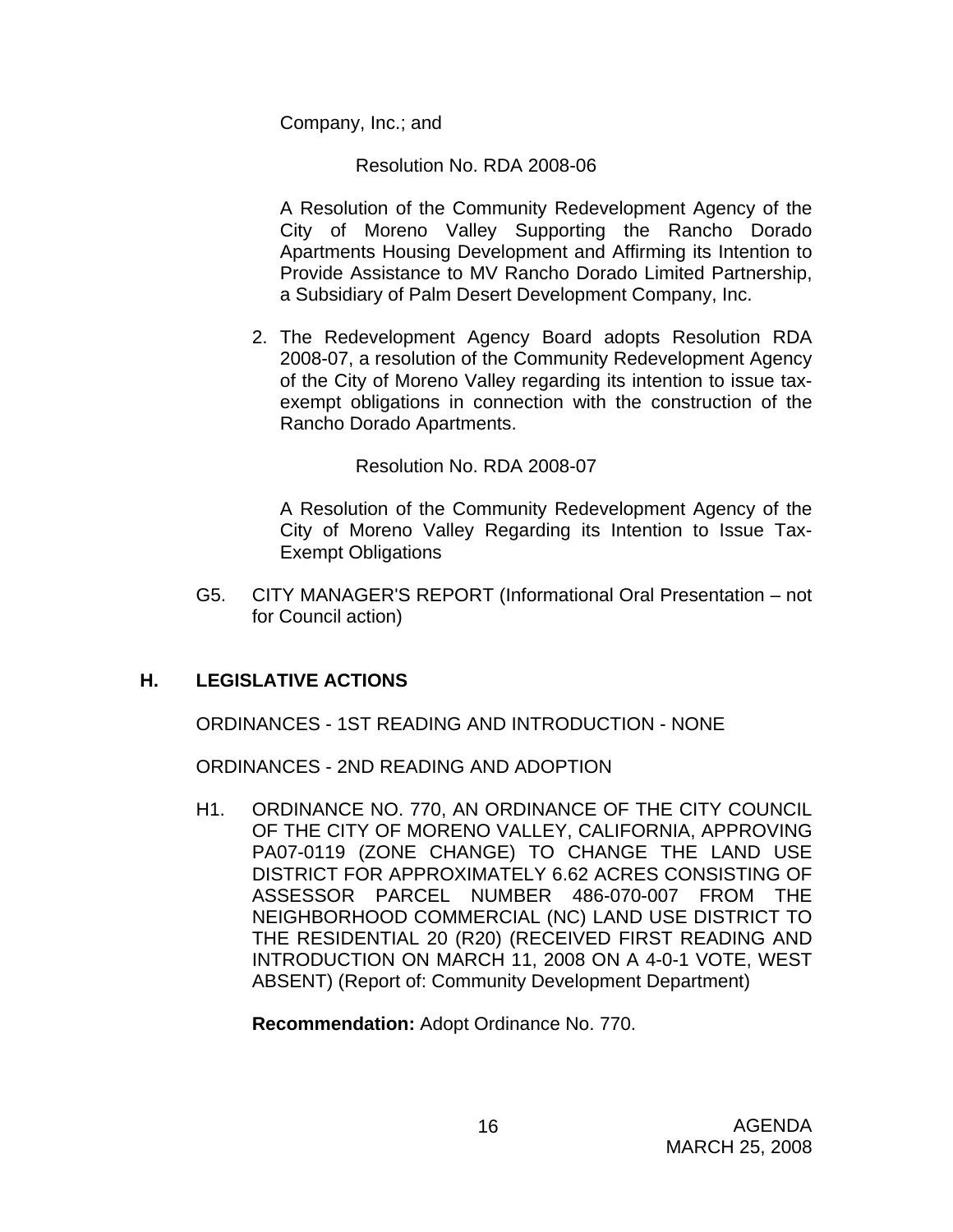#### Ordinance No. 770

An Ordinance of the City Council of the City of Moreno Valley, California, Approving PA07-0119 (Zone Change) to Change the Land Use District for Approximately 6.62 Acres Consisting of Assessor Parcel Number 486-070-007 from the Neighborhood Commercial (NC) Land Use District to the Residential 20 (R20)

H2. ORDINANCE NO. 757, AN ORDINANCE OF THE CITY COUNCIL OF THE CITY OF MORENO VALLEY, CALIFORNIA, AMENDING TITLE 9 OF THE CITY OF MORENO VALLEY MUNICIPAL CODE REGARDING RETAIL USE, TOWING, ADMINISTRATIVE REVOCATION OF ADMINISTRATIVE APPROVALS, LANDSCAPING SETBACKS, NEW APPLICATIONS FOLLOWING DENIAL AND MULTIPLE-FAMILY DEVELOPMENT STANDARDS (RECEIVED FIRST READING AND INTRODUCTION ON MARCH 11, 2008 ON A 4-0-1 VOTE, WEST ABSENT) (Report of: Community Development Department)

**Recommendation:** Adopt Ordinance No. 757.

#### Ordinance No. 757

An Ordinance of the City Council of the City of Moreno Valley, California, Amending Title 9 of the City of Moreno Valley Municipal Code Regarding Retail Use, Towing, Administrative Revocation of Administrative Approvals, Landscaping Setbacks, New Applications Following Denial and Multiple-Family Development Standards

ORDINANCES - URGENCY ORDINANCES - NONE

RESOLUTIONS – NONE

#### PUBLIC COMMENTS **ON ANY SUBJECT NOT ON THE AGENDA** UNDER THE JURISDICTION OF THE CITY COUNCIL

Those wishing to speak should complete and submit a BLUE speaker slip to the Bailiff. There is a three-minute time limit per person. All remarks and questions shall be addressed to the presiding officer or to the City Council and not to any individual Council member, staff member or other person.

#### **CLOSING COMMENTS AND/OR REPORTS OF THE CITY COUNCIL, COMMUNITY SERVICES DISTRICT, OR COMMUNITY REDEVELOPMENT AGENCY**